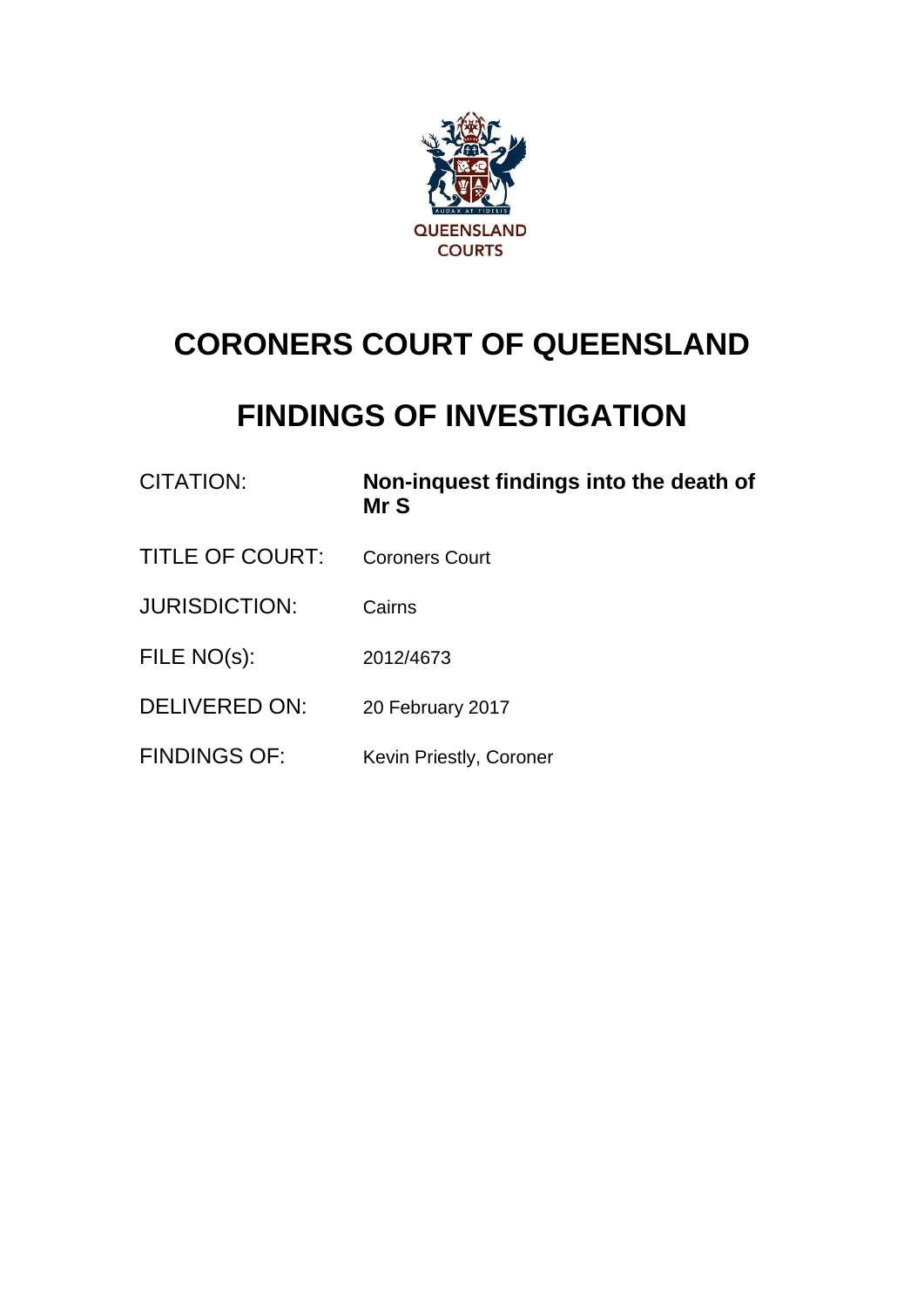# Contents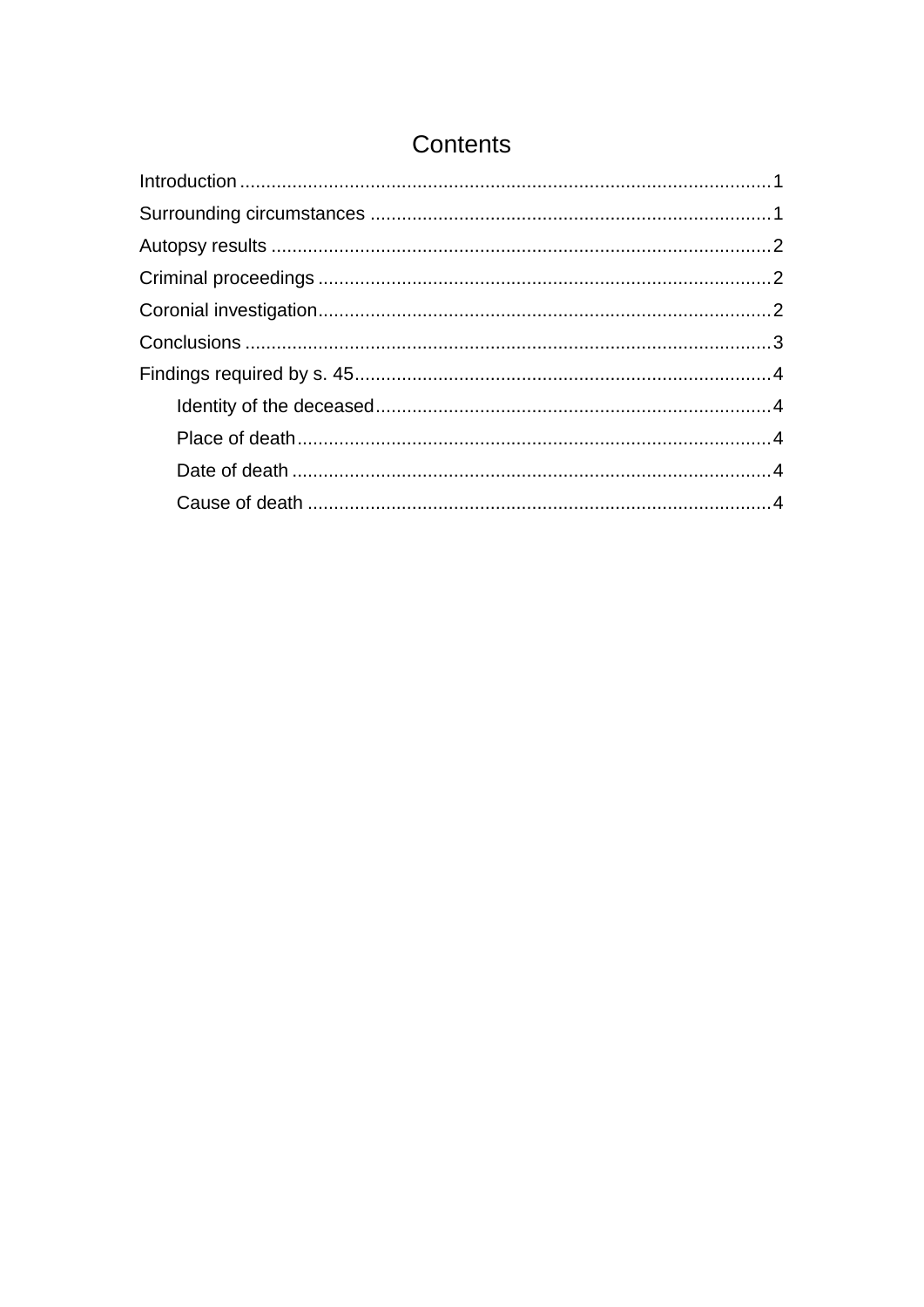### <span id="page-2-0"></span>**Introduction**

Mr S was 32 years of age when he was killed by his partner, Ms Samantha Sweeney on 24 December 2012. They had been in a relationship since at least 2009 and had two children, though the children were not in the care of Mr S or Ms Sweeney. There was an extensive history of domestic violence in the relationship.

#### <span id="page-2-1"></span>**Surrounding circumstances**

On Sunday, 23 December 2012, Mr S and Ms Sweeney went to work as early morning cleaners at the Overlander Hotel, Mt Isa. They finished work at 11am, and started drinking with some work colleagues at the Cooper City Caravan Park. Toxicology results reveal Mr S also used amphetamines and cannabis. Mr S and Ms Sweeney partied for most of the day. A taxi driver collected Mr S and Ms Sweeney at around 8:30pm and dropped them off at their residence, situated on the property of Mr S's aunt, Ms H. In a statement to police, the taxi driver described Ms Sweeney as 'pretty drunk' but otherwise not saying too much. Mr S talked about rehab he was attending, and how 'they were getting their life together'. The taxi driver described Mr S and Ms Sweeney as getting on well.

A number of witnesses provided statements to police about what they heard over the following hours. Ms H heard raised voices at around 12am to 12:30am. She went outside with a torch, but the voices had stopped. She then saw Mr S run in her direction, yelling 'call the ambulance'. He collapsed on the front patio, lying in a pool of blood. The ambulance was called, as was the police. Resuscitation was attempted for a prolonged period, and Mr S was pronounced deceased at 1:30am.

As to what happened between Mr Sweeney and Mr S before his death, Ms Sweeney was interviewed by a forensic psychiatrist after the event. She told him that she could not recall heading back to their accommodation that night. Ms Sweeney recalled Mr S grabbing her and dragging her along the ground, before urinating on her and hosing it off. He then took off her wet clothes, apologised, and tried to comfort and calm her. Ms Sweeney walked away, and Mr S became angry, yelling out into the night. Ms Sweeney recalled he was talking to the darkness, asking questions such as 'should I get rid of her? I think she's got to go'. Ms Sweeney became very frightened, started looking around for something to protect herself, and came upon the knife.

Mr S approached Ms Sweeney and they ended up facing one another. Ms Sweeney, armed with the knife, told Mr S to 'back off'. He started to back off, saying things like 'it is alright. It will be okay'. He then closed on Ms Sweeney, and stepped into her personal space. Ms Sweeney described to the forensic psychiatrist what was going through her mind. She thought if he got the knife from her, 'I'd be fucked…he'd use it on me or belt the fuck out of me'. Ms Sweeney described how she knew Mr S's soothing words were simply a pretext to disarm her. Ms Sweeney knew he would be angry, violent and hurt her.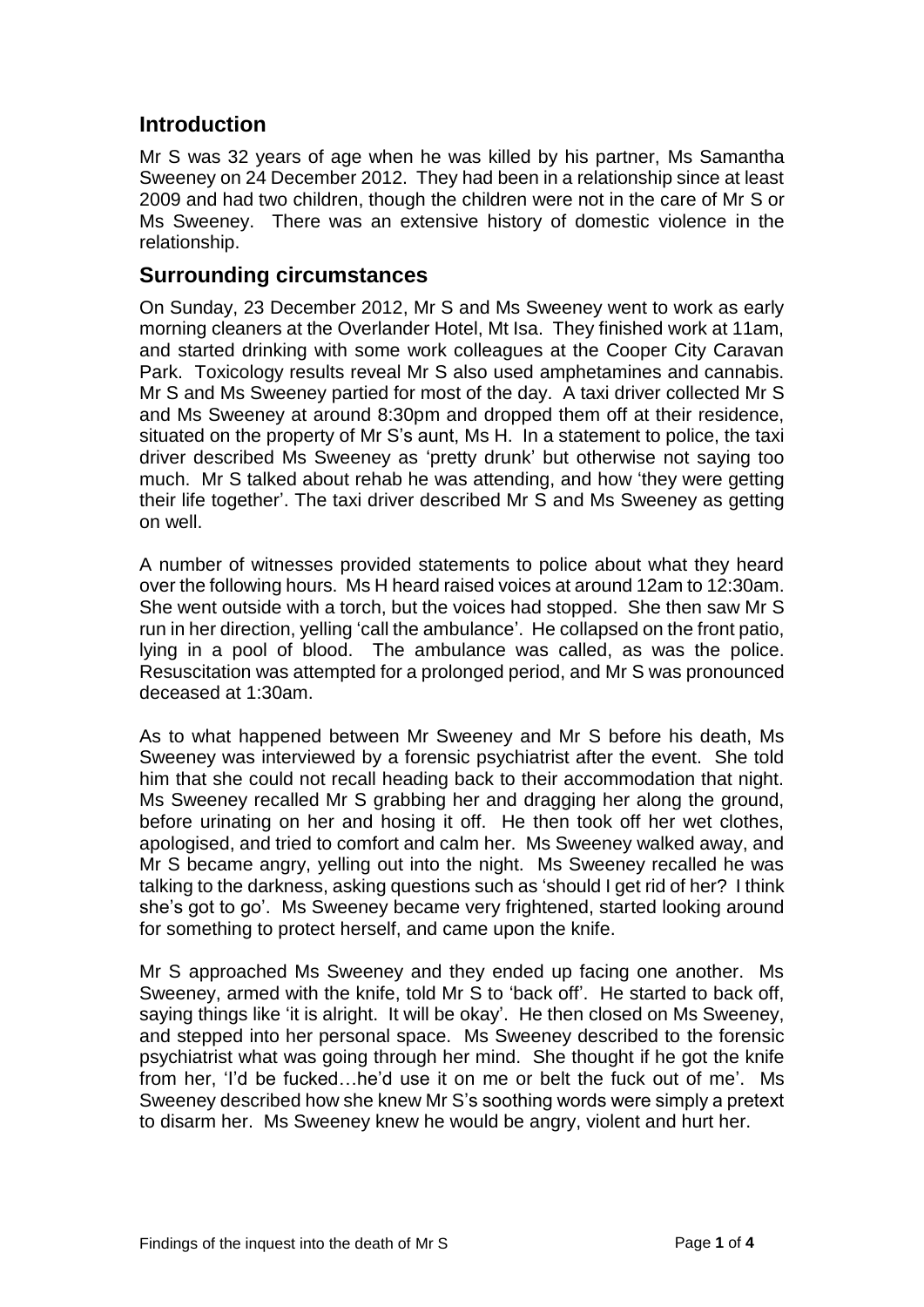Ms Sweeney said that Mr S came closer, and asked for the knife. Thinking he was going to grab it from her, Ms Sweeney turned her head, looked away, and stabbed out at Mr S. Ms Sweeney did not know if she had hit Mr S with the knife. He walked away, calling Ms Sweeney names as he retreated. Ms Sweeney lay down on the ground and kept the knife handy in case Mr S came back. Upon further thought, Ms Sweeney decided it might be better to put the knife somewhere else, so that Mr S could not find it. She hid the knife, and it was subsequently located by police.

## <span id="page-3-0"></span>**Autopsy results**

A full internal autopsy examination was conducted on 29 December 2012 by a forensic pathologist, concluding death was due to a stab wound to the chest.

Examination showed the following:

- a stab wound to the left front of the chest, associated with damage to the heart;
- collections of blood in the sac surrounding the heart and left side of the chest;
- collapse of the left lung;
- scratch or shallow cut marks over the trunk and right face/neck; and
- probable sites of recent blood vessel access in both elbow folds.

The forensic pathologist reported the cause of death was most probably complications from the stab wound to the chest, the most serious was a perforation of the heart and associated blood loss. The possible contribution of concurrent alcohol and/or other drug toxicity was investigated, revealing the blood alcohol level of 122mg/100mL.

#### <span id="page-3-1"></span>**Criminal proceedings**

Ms Sweeney was charged with the murder of Mr S. On 3 March 2015, Ms Sweeney pleaded guilty in the Supreme Court at Mt Isa to manslaughter. His Honour Justice Henry accepted that the killing occurred in the context of an abusive and violent relationship so as to preserve Ms Sweeney's life.

Ms Sweeney was sentenced to seven years imprisonment. Significant presentence custody was declared as time already served, and as such a parole eligibility date was set for 24 April 2015.

Ms Sweeney was released from custody on parole, and on 19 October 2015 was found deceased in her unit at Garbutt. I have separately made my findings in relation to her death.

### <span id="page-3-2"></span>**Coronial investigation**

At the time of Mr S's death, a Domestic and Family Violence Protection Order (DFVPO) was current between Ms Sweeney and him. The Domestic and Family Violence Death Review Unit within the Coroners Court conducted a review and concluded that, despite an extensive history of violence between the couple, there were limited opportunities to intervene prior to Mr S's death. Only a relatively small number of episodes of domestic violence between the couple were ever reported to police or other support services. Ms Sweeney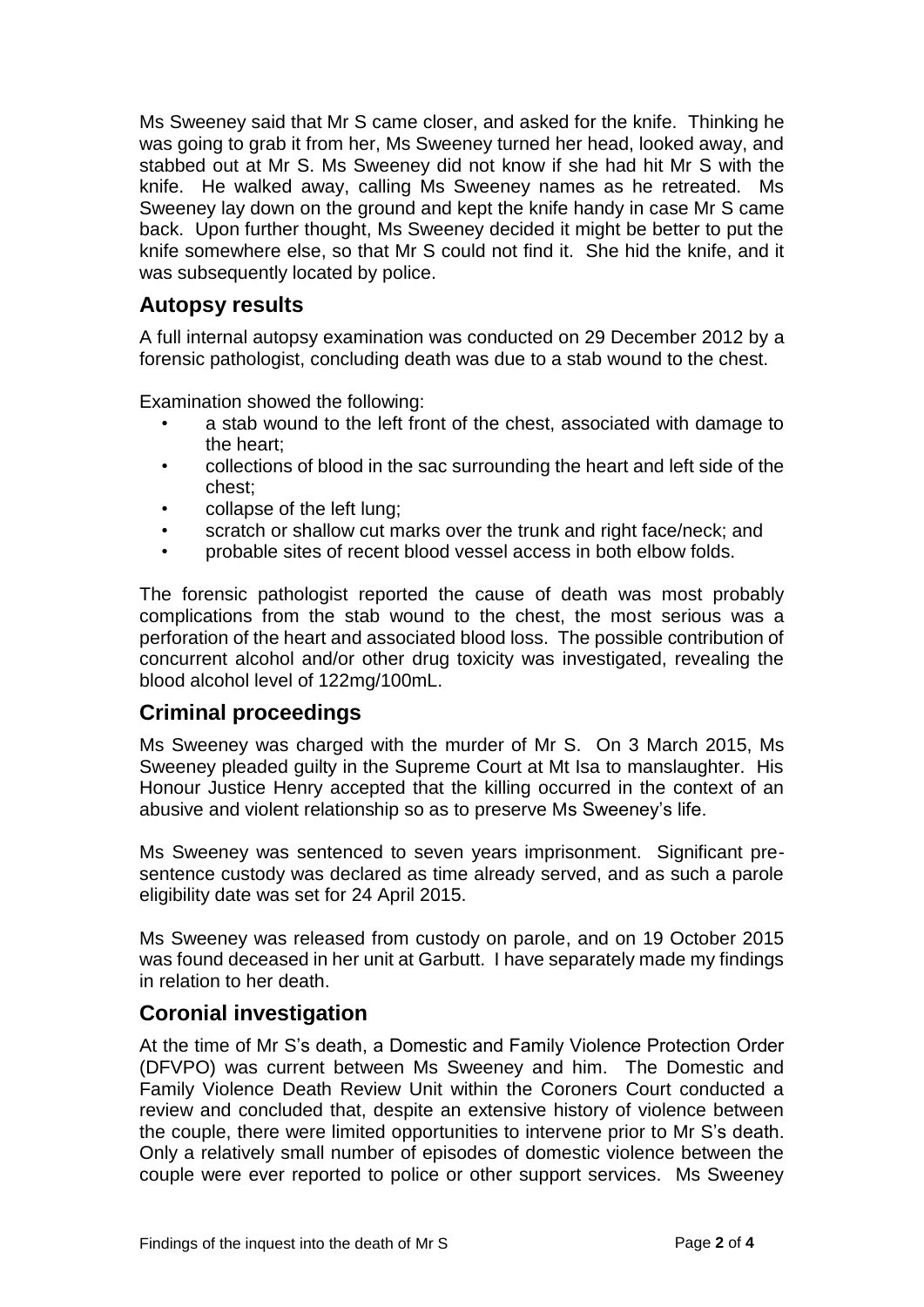demonstrated a reluctance to engage with services regarding her experiences of domestic violence which limited the capacity of services to meaningfully engage with, and support her prior to Mr S's death.

The review made it clear that, despite the no contact condition on the Order, Ms Sweeney and Mr S continued to work and live together. It is also clear that, despite the injuries Ms Sweeney received in the context of the domestic violence, she routinely refused hospital treatment and for charges to be laid against Mr S.

In the months leading up to Mr S's death, Ms Sweeney requested the no contact condition be removed on the basis that the couple were trying to reconcile and they were working together on the relationship.

#### <span id="page-4-0"></span>**Conclusions**

On the morning of 24 December 2012, Ms Sweeney killed Mr S at their residence at Mt Isa, inflicting a stab wound to the chest while the victim of a prolonged assault. Ms Sweeney obtained the knife to protect herself from further assault. The Supreme Court held that Ms Sweeney ultimately stabbed Mr S so as to preserve her own life.

Domestic violence is an issue of prominence at the current time with much ongoing development in the area. The report completed by the Special Taskforce on Domestic and Family Violence, chaired by The Honourable Dame Quentin Bryce, has now been available to the Queensland Government since September 2015. The Report's 140 recommendations for reducing domestic and family violence are extensive and cut across universal, primary and secondary systems; government, community and business sectors; and policy, funding and legislation. The Queensland Government has committed to the implementation of each recommendation.

Given the limited opportunities for system or service contact with Ms Sweeney and Mr S in the lead up to this death, I am satisfied that there were minimal opportunities to prevent this death. The death was comprehensively investigated by the Queensland Police Service, and criminal proceedings were concluded.

No further investigation is required.